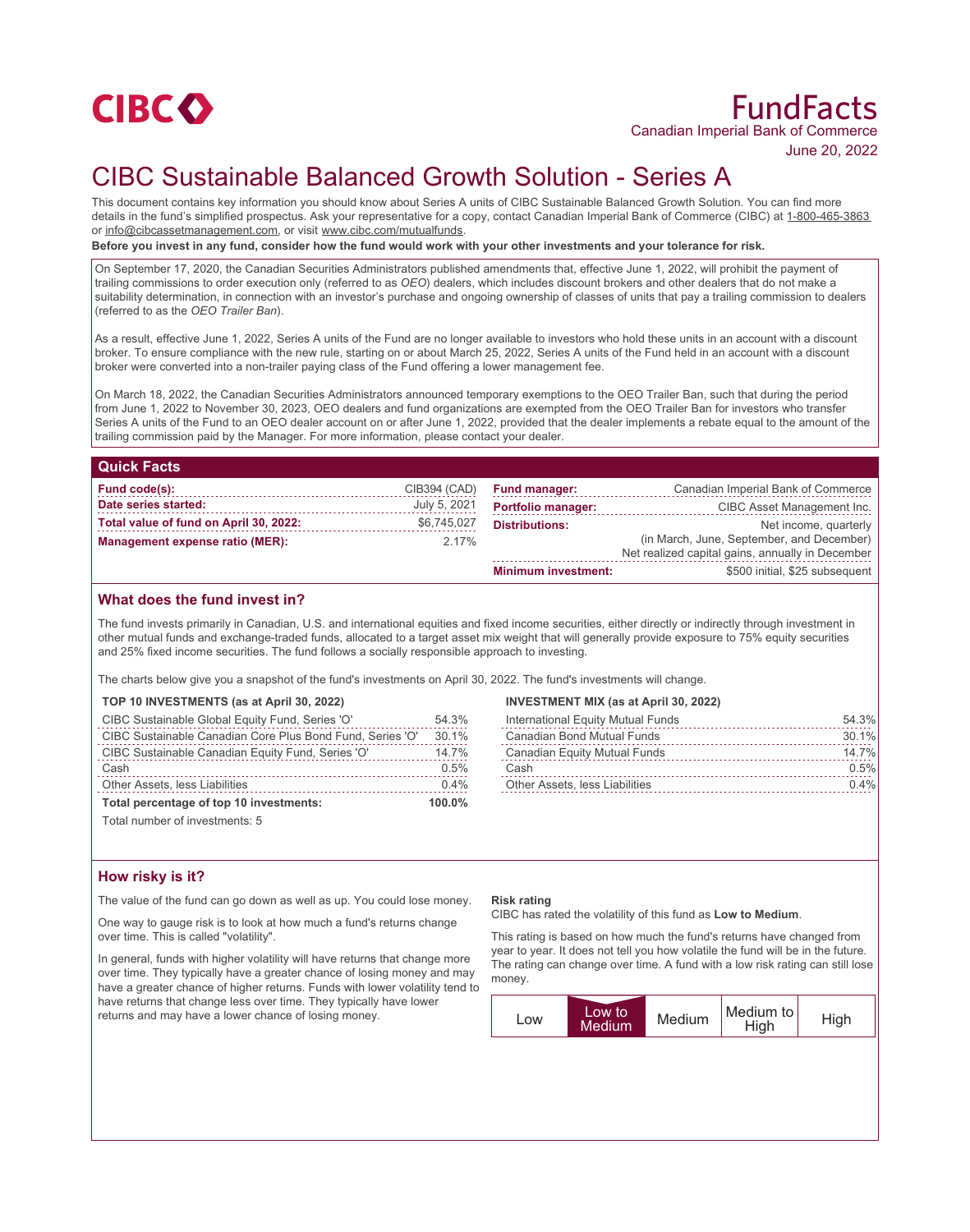# **FundFacts**

For more information about the risk rating, refer to *Investment Risk Classification Methodology* under *Specific Information About Each of the Mutual Funds Described in this Document* in the fund's simplified prospectus. For more information about specific risks that can affect the fund's returns, refer to the simplified prospectus under the section *What are the Risks of Investing in the Fund?* for the fund.

#### **No guarantees**

Like most mutual funds, this fund does not have any guarantees. You may not get back the amount of money you invest.

# **How has the fund performed?**

This section tells you how Series A units of the fund have performed. Returns are after expenses have been deducted. These expenses reduce the fund's returns.

### **YEAR-BY-YEAR RETURNS**

This section tells you how Series A units of the fund have performed in past calendar years. However, this information is not available because the fund has not yet completed a calendar year.

### **BEST AND WORST 3-MONTH RETURNS**

This section shows the best and worst returns for Series A units of the fund in a 3-month period. However, this information is not available because the fund has not yet completed a calendar year.

#### **AVERAGE RETURN**

This section shows the value and annual compounded rate of return of a hypothetical \$1,000 investment in Series A units of the fund. However, this information is not available because the fund has not yet completed 12 consecutive months.

| Who is this fund for?                                                                                                                                                                                                 | A word about tax                                                                                                                                                                                                                                                                                     |  |
|-----------------------------------------------------------------------------------------------------------------------------------------------------------------------------------------------------------------------|------------------------------------------------------------------------------------------------------------------------------------------------------------------------------------------------------------------------------------------------------------------------------------------------------|--|
| Investors who:<br>• want a fund with a socially responsible approach to investing;<br>• are seeking a combination of long-term capital growth and some<br>income; and<br>• are investing for the medium to long term. | In general, you will have to pay income tax on any money you make on a<br>fund. How much you pay depends on the tax laws where you live and<br>whether or not you hold the fund in a registered plan such as a<br>Registered Retirement Savings Plan (RRSP) or a Tax-Free Savings<br>Account (TFSA). |  |
|                                                                                                                                                                                                                       | Keep in mind that if you hold your fund in a non-registered plan, fund<br>distributions are included in your taxable income, whether you receive<br>them in cash or have them reinvested.                                                                                                            |  |

# **How much does it cost?**

The following tables show the fees and expenses you could pay to buy, own, and sell Series A units of the fund. The fees and expenses - including any commissions - can vary among series of a fund and among funds. Higher commissions can influence representatives to recommend one investment over another. Ask about other funds and investments that may be suitable for you at a lower cost.

# **1. SALES CHARGES**

There are no sales charges payable when you buy, switch, or sell units of the fund through CIBC Securities Inc. or CIBC Investor Services Inc. You may pay sales charges if you purchase units of the fund through another firm.

# **2. FUND EXPENSES**

You don't pay these expenses directly. They affect you because they reduce the fund's returns.

As at December 31, 2021, the expenses for Series A units of the fund were 2.20% of its value. This equals \$22.00 for every \$1,000 invested.

|                                                                                                                                                                                                                                                                        | Annual rate<br>(as a % of the fund's value) |
|------------------------------------------------------------------------------------------------------------------------------------------------------------------------------------------------------------------------------------------------------------------------|---------------------------------------------|
| Management expense ratio (MER)<br>This is the total of the fund's management fee (including the trailing commission), fixed administration fee, and any<br>operating expenses not covered by the fixed administration fee (fund costs) for Series A units of the fund. | 2.17%                                       |
| Trading expense ratio (TER)<br>These are the fund's trading costs.                                                                                                                                                                                                     | 0.03%                                       |
| <b>Fund expenses</b>                                                                                                                                                                                                                                                   | 2.20%                                       |